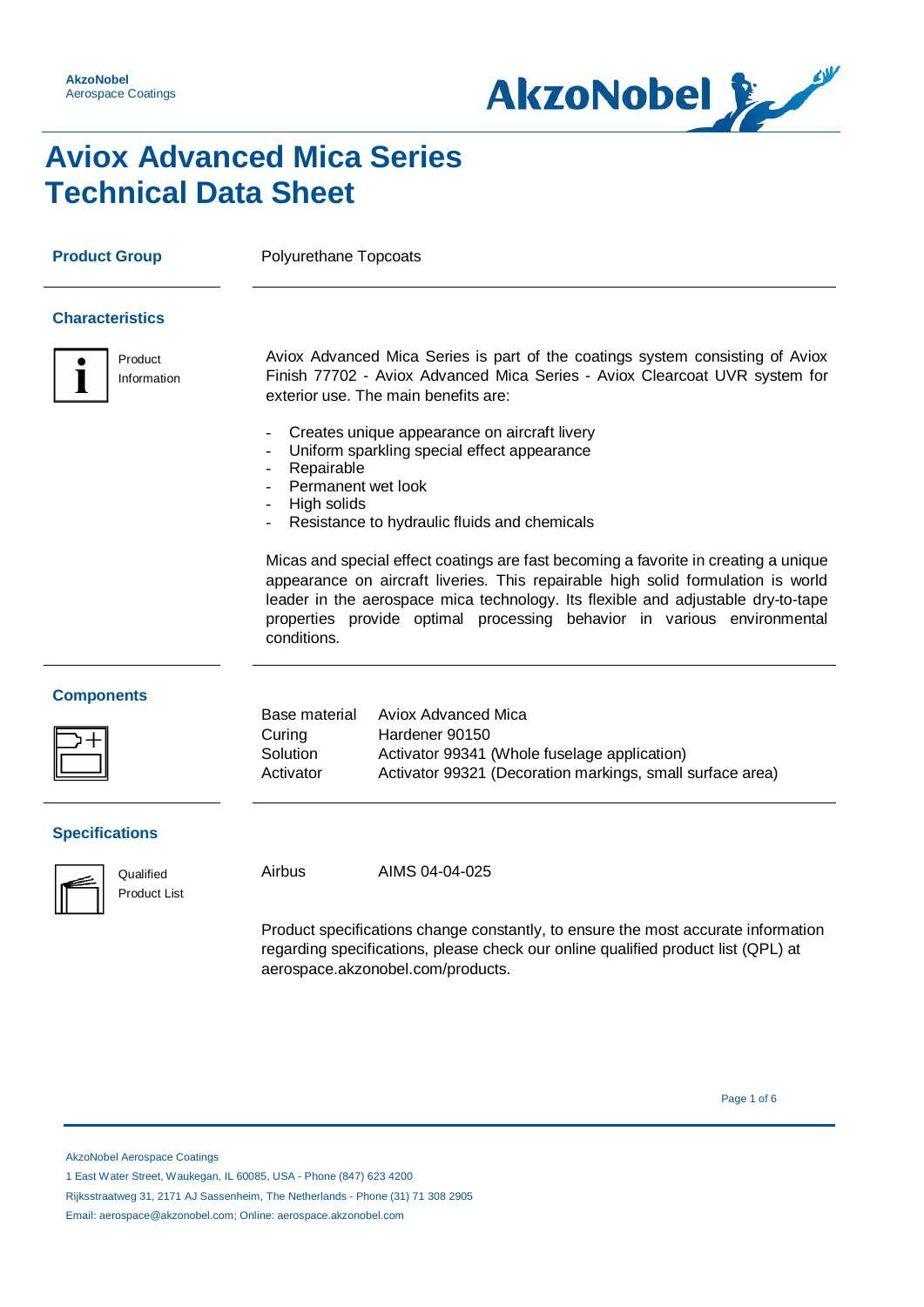

### **Surface Conditions**

Cleaning



- Aviox Advanced Mica Series is compatible with and applied on top of Aviox Finish 77702.

- Observe the recoat times of the previous layer of Aviox Finish 77702.
- Apply Aviox Finish 77702 base color on clean primer, sealer or Aerobase layer. Remove oil, grease and other contamination prior to application.
- Recondition aged primers or topcoats with grade P320 sanding paper or aluminum oxide non-woven abrasive material, type very fine, to a uniform matt surface.
- Remove dust with e.g. tack rags just prior to application of Aviox Advanced Mica Series.

 $V$ olume

#### **Instruction for Use**

|              |                            | <u>vuulite</u> |
|--------------|----------------------------|----------------|
| Mixing Ratio | Aviox Advanced Mica Series | 2 parts        |
|              | Hardener 90150             | 1 part         |
|              | Activator 99341 or 99321   | 1 part         |
|              |                            |                |

Allow products to acclimatize to room temperature before use.

- Stir or shake Aviox Advanced Mica Series thoroughly until all pigments are uniformly dispersed before adding the Hardener 90150.
- Add Activator 99321 or 99341 and stir the catalyzed mixture thoroughly.



Induction time Not applicable. The product is ready for use immediately after mixing.

|--|--|

Initial Spraying Viscosity (23ºC/73ºF)

23 – 40 seconds ISO-Cup #4 12 – 19 seconds Gardner Signature Zahn-Cup #2



Note Viscosity measurements are provided as guidelines only and are not to be used as quality control parameters. Certified information is provided by certification documentation available on request.



2 hours

Page 2 of 6

AkzoNobel Aerospace Coatings

Pot life (23ºC/73ºF)

1 East Water Street, Waukegan, IL 60085, USA - Phone (847) 623 4200

Email: aerospace@akzonobel.com; Online: aerospace.akzonobel.com

Rijksstraatweg 31, 2171 AJ Sassenheim, The Netherlands - Phone (31) 71 308 2905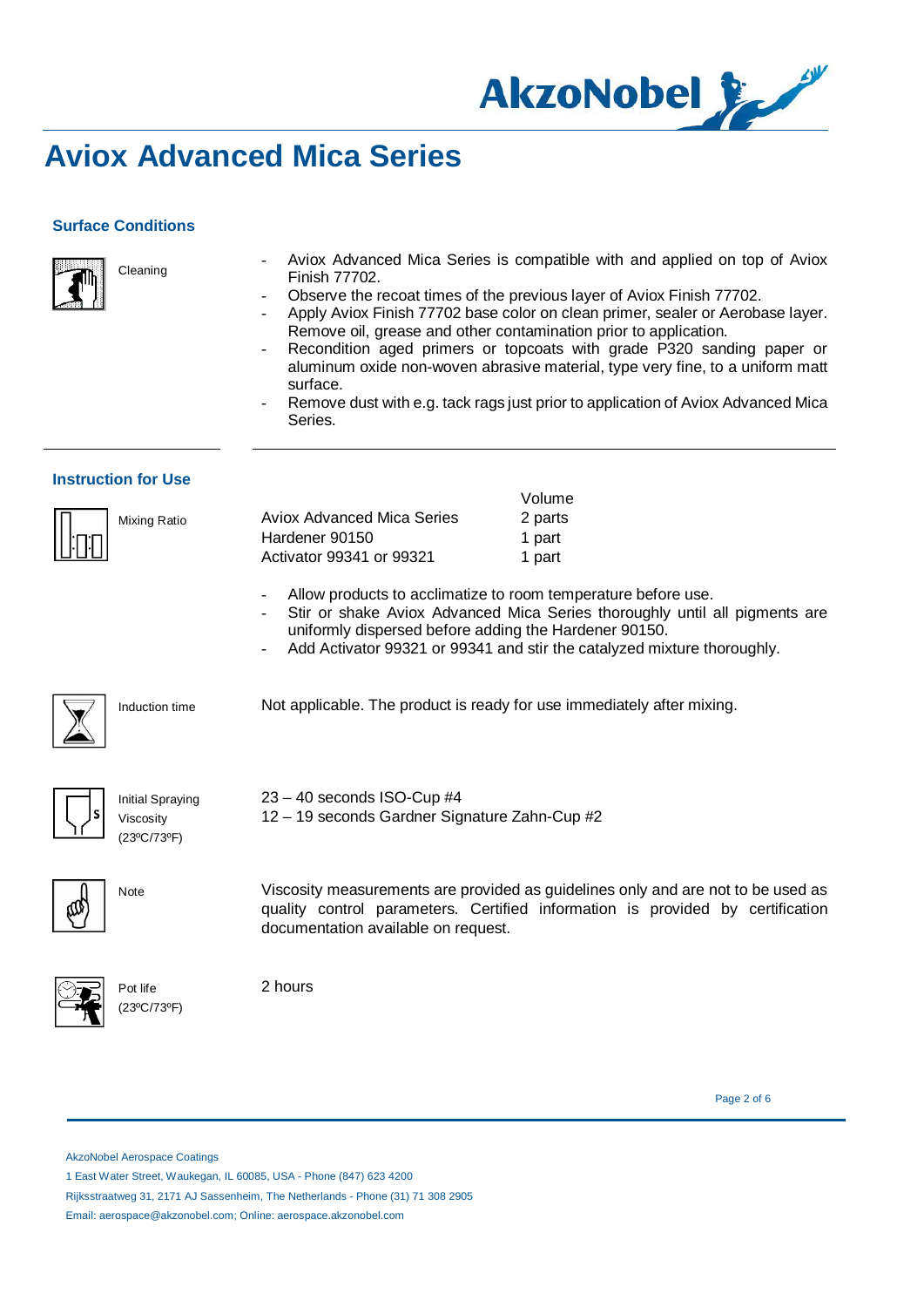

Dry Film **Thickness** (DFT)

Depending on the effect / color to apply  $40 - 60$  µm  $1.6 - 2.4$  mil



Note The application and mixing characteristics of High Solid products differ from conventional products. Mix base and hardener for at least 2 minutes thoroughly. The high solid content causes a rapid film build-up.

### **Application Recommendations**



Conditions Temperature:

|                           | $59 - 95^{\circ}$ F |
|---------------------------|---------------------|
| <b>Relative Humidity:</b> | $35 - 75%$          |

Note Aviox Advanced Mica Series may be applied in conditions outside of the the limits shown above. Care must be exercised to ensure a satisfactory result. Please contact your local AkzoNobel Aerospace Coatings representative to determine the proper application techniques when environmental conditions fall outside of the recommended range.

 $15 - 35^{\circ}$ C

| Equipment<br>recommendation |  |
|-----------------------------|--|
|                             |  |

| Spray Gun<br><b>Type</b>         | Nozzle<br>Orifice           | Product Flow <sup>1</sup> | Dynamic Air Pressure at gun-<br>inlet <sup>2</sup> |
|----------------------------------|-----------------------------|---------------------------|----------------------------------------------------|
| Conventional                     | $12 -$<br>1.5 <sub>mm</sub> | $340 - 360$ mL/min        | $4 - 4.5$ bar/58 $- 65$ psi                        |
| HVLP / next<br>generation        | $12 -$<br>1.5 <sub>mm</sub> | $340 - 360$ mL/min        | $2 - 2.5$ bar/29 – 36 psi <sup>3</sup>             |
| Air atomizing<br>(electrostatic) | $1.2 - 1.5$<br>mm           | $340 - 360$ mL/min        | $4 - 4.5$ bar/58 $- 65$ psi                        |

<sup>1</sup> Product Flow not applicable when using gravity / suction feed guns.

<sup>2</sup> Dynamic Air Pressure at gun-inlet measured with an open trigger.

<sup>3</sup> General advice to meet the HVLP / next generation spray gun requirements, please validate with your local authorities.

AkzoNobel Aerospace Coatings

1 East Water Street, Waukegan, IL 60085, USA - Phone (847) 623 4200

Email: aerospace@akzonobel.com; Online: aerospace.akzonobel.com

Rijksstraatweg 31, 2171 AJ Sassenheim, The Netherlands - Phone (31) 71 308 2905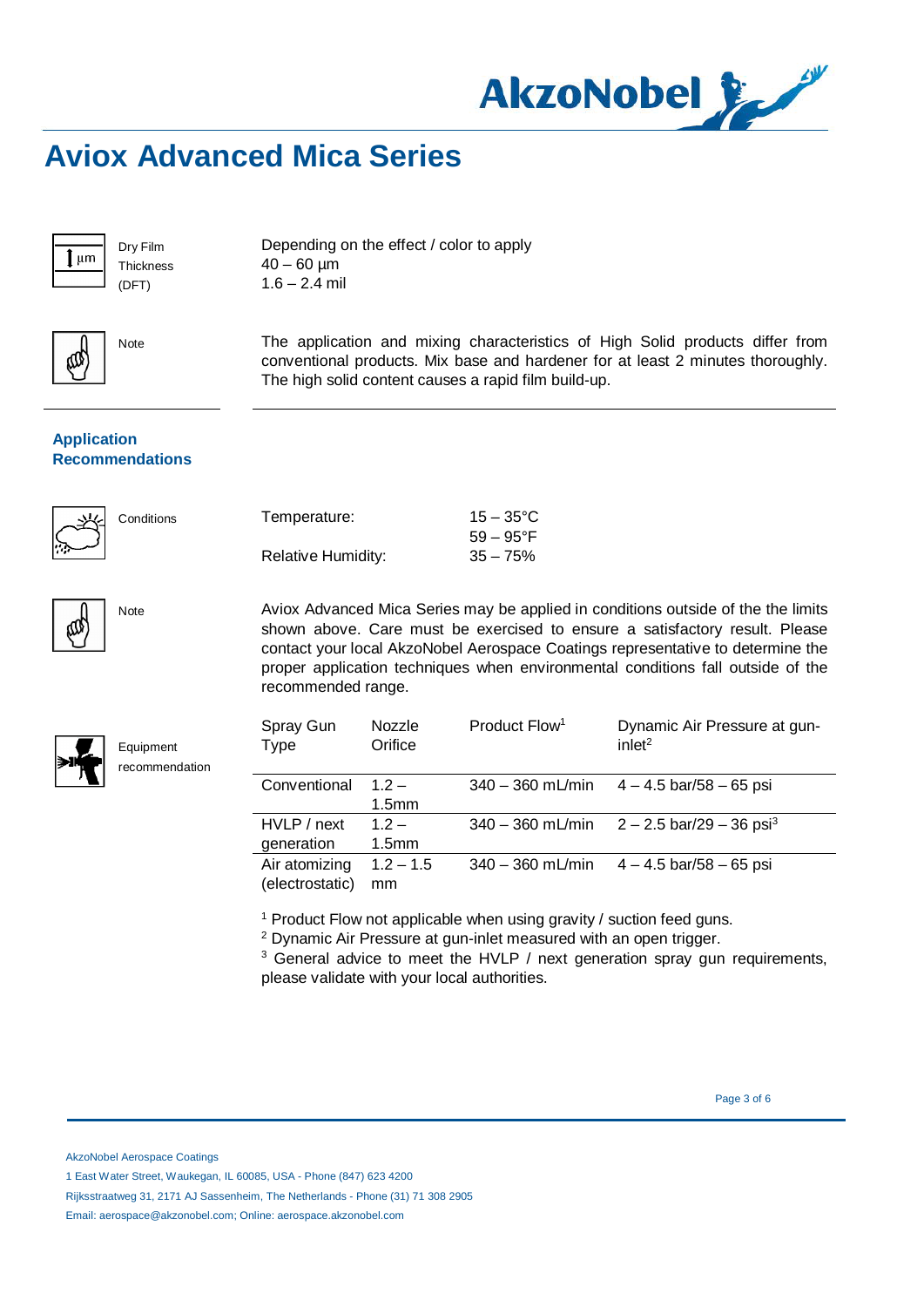



Note All filters in the application equipment should be removed to avoid clogging. Depending on the type of special effect pigment used, the use of pressure atomizing spray equipment (airless or air assisted) is not advised. Please consult your AkzoNobel representative if you are not sure.

Extra attention should be paid when cleaning the equipment.

#### **Step 1: Aviox Finish 77702**

Observe the recoat limits of the relevant primer.

Solvent Cleaning C 28/15 or Solvent Cleaning 98068.

- Use the correct Aviox Finish 77702 base coat color in line with the selected Aviox Advanced Mica color. AkzoNobel Aerospace Coatings can advise what color to use.
- Apply an even wet coat of Aviox Finish 77702 to create the base coat color. For more details check the technical data sheet of Aviox Finish 77702.

#### **Step 2: Aviox Advanced Mica**

- The flash-off time between Aviox Finish 77702 and Aviox Advanced Mica should be minimum 3 hours and maximum 48 hours, depending on the overcoat times as mentioned in the Aviox Finish 77702 technical data sheet.
- Apply Aviox Advanced Mica Series in a light closed coat, followed within 60 to 75 minutes by a an even wet coat.

#### **Step 3: Aviox Clearcoat UVR**

The flash-off time between Aviox Advanced Mica and Aviox Clearcoat UVR should be minimum 4 hours and maximum 48 hours.

To obtain a smooth surface, apply Aviox Clearcoat UVR in one or two coats with 60 minutes solvent flash-off time in between, depending on the surface appearance (roughness) of the Aviox Advanced Mica layer. For more details check the technical data sheet of Aviox Clearcoat UVR.



Cleaning of equipment



Note The quality of the application of all coatings will be influenced by the spray equipment chosen and the temperature, humidity, and air flow of the paint application area.

> When applying the product for the first time, it is recommended that test panels be prepared to identify the best equipment settings to be used in optimizing the performance and appearance of the coating.

Page 4 of 6

AkzoNobel Aerospace Coatings

1 East Water Street, Waukegan, IL 60085, USA - Phone (847) 623 4200



Rijksstraatweg 31, 2171 AJ Sassenheim, The Netherlands - Phone (31) 71 308 2905

Email: aerospace@akzonobel.com; Online: aerospace.akzonobel.com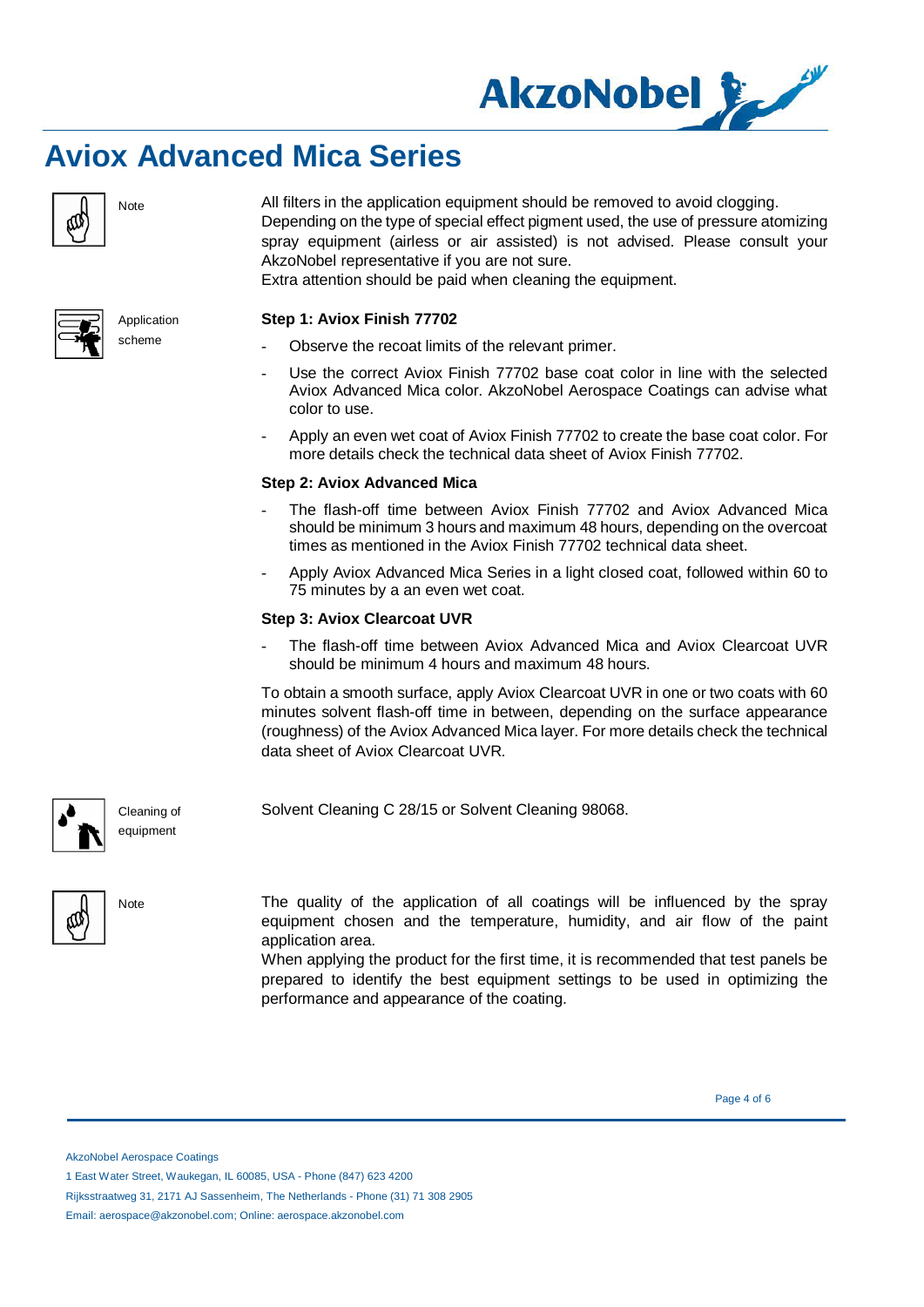

### **Physical Properties**



Drying Times

Dry to surface Dry to tape

23ºC/73ºF – 55%RH  $1.5 - 2$  hours 2 – 15 hours depending on color, activator choice and environmental conditions 48 hours

Recoat maximum

Taping directly on a mica coating may result in rough edges after tape removal. To obtain the best results when taping, it is advised to apply one layer of Aviox Clearcoat UVR after min 4 hours drying time. In this case the dry to tape times of the Aviox Clearcoat UVR will be applicable.

Aviox Advanced Mica Series as such cannot be abraded if the overcoat window has exceeded or for repairs without compromising the appearance. If the overcoat window is exceeded activate the surface with aluminum oxide non-woven abrasive material, type very fine, or grade P320 sanding paper before re-applying the Aviox Advanced Mica System.

If it can be foreseen the overcoat window of Aviox Advanced Mica will be exceeded, we advise to apply locally one layer of Aviox Clearcoat UVR within the overcoat window (2 – 48 hours). The Aviox Clearcoat UVR coat can be activated after it exceeds the recoat window without compromising the appearance of the special effect.

**Theoretical** Coverage

13  $\text{m}^2$  per liter ready to apply material at 40  $\mu$ m dry film thickness  $521$  ft<sup>2</sup> per US gallon ready to apply material at 1.6 mil dry film thickness



Dry film weight **Depending on the color** 

nr

Volatile Organic **Compounds** 

Maximum 435g/l Maximum 3.6 lb/gal

 $1.18 - 1.35$  g/m<sup>2</sup>/µm  $0.0061 - 0.0070$  lbs/ft<sup>2</sup>/mil



Color **Any special effect color for any aircraft livery** 

Page 5 of 6

AkzoNobel Aerospace Coatings

1 East Water Street, Waukegan, IL 60085, USA - Phone (847) 623 4200

Rijksstraatweg 31, 2171 AJ Sassenheim, The Netherlands - Phone (31) 71 308 2905

Email: aerospace@akzonobel.com; Online: aerospace.akzonobel.com